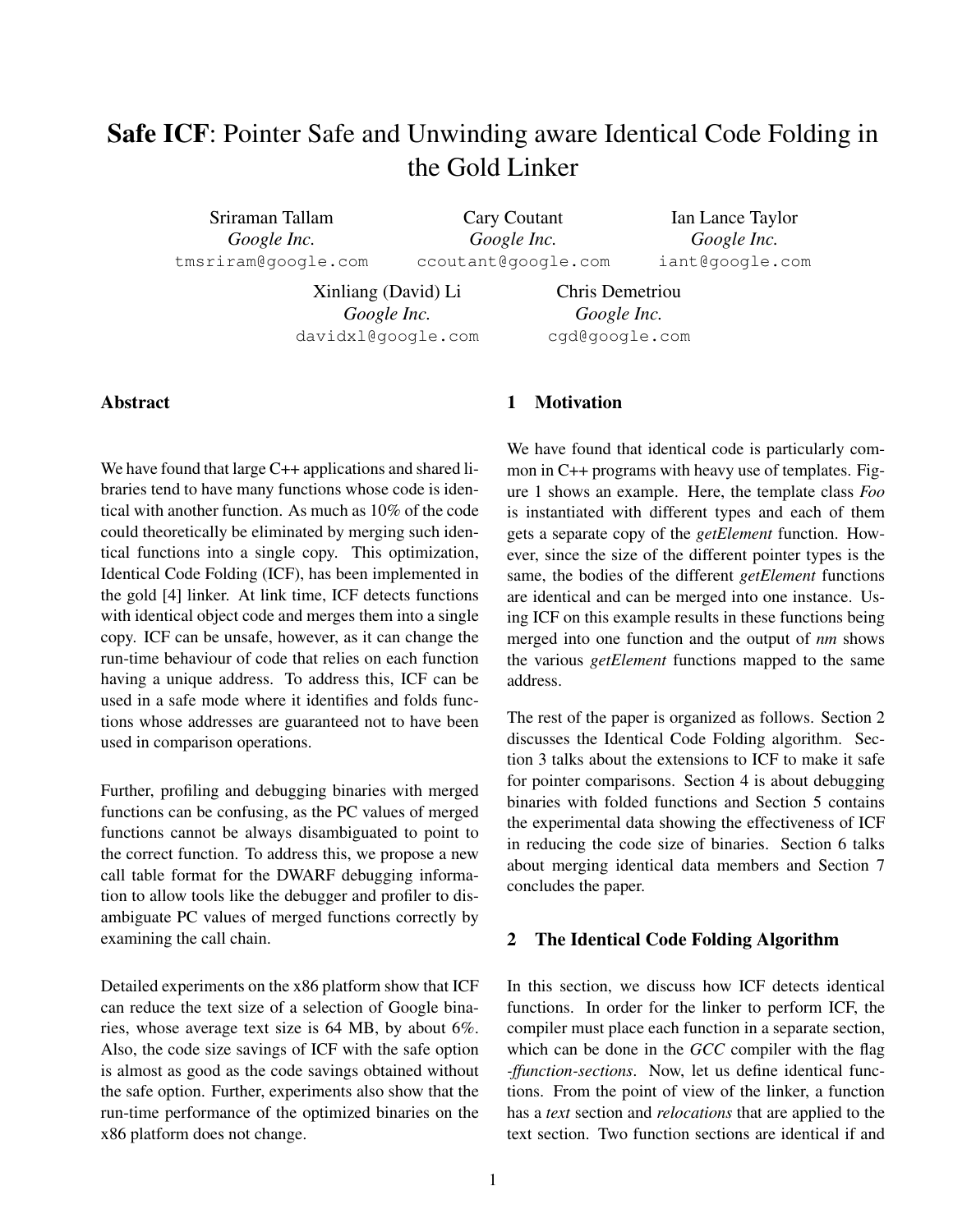Figure 1: Motivating Example.

```
template <typename T>
class Foo
{
   ...
  T element;
public:
   ...
   T getElement ()
  \{return element;
  }
   ...
};
int main ()
{
  ...
 Foo<int ∗> p;
 Foo<float ∗> q;
 Foo<void ∗> r;
  ...
}
Output of nm :
400432 W Foo<float*>::getElement()
400432 W Foo<int*>::getElement()
400432 W Foo<void*>::getElement()
```
only if their *text* is bit-identical and their *relocations* point to sections that are identical. That is, either the relocations point to the same section or they point to different function sections that are determined to be identical. Figure 2 shows an example where functions *foo* and *bar* are identical because their text is bit-identical and their relocations, to *zip* and *zap* respectively, are identical.

In order to detect such identical functions we do the following. We first split the contents of each function section into two parts, *constant* and *variable*. The constant part refers to the contents that will not change throughout our analysis. These are the *text* content and the *relocations* that do not point to function sections that are our folding candidates. The variable part refers to the reloFigure 2: Examples of identical functions - foo and bar are identical because zip and zap are identical.

```
int foo ()
{
 return zip ();
}
int bar ()
{
 return zap ();
}
int zip ()
{
 return 0;
}
int zap ()
{
 return 0;
}
What the linker sees :
Disassembly of section .text._Z3foov:
0000000000000000 <_Z3foov>:
  55 push %rbp
  48 89 e5 mov %rsp,%rbp
  e8 00 00 00 00 callq 9
   R_X86_64_PC32 relocation to zip
  c9 leaveq
  c3 retq
Disassembly of section .text._Z3barv:
00000000000000000 < Z3barv>:
  55 push %rbp
  48 89 e5 mov %rsp,%rbp
  e8 00 00 00 00 callq 9
   R_X86_64_PC32 relocation to zap
  c9 leaveq
  c3 retq
```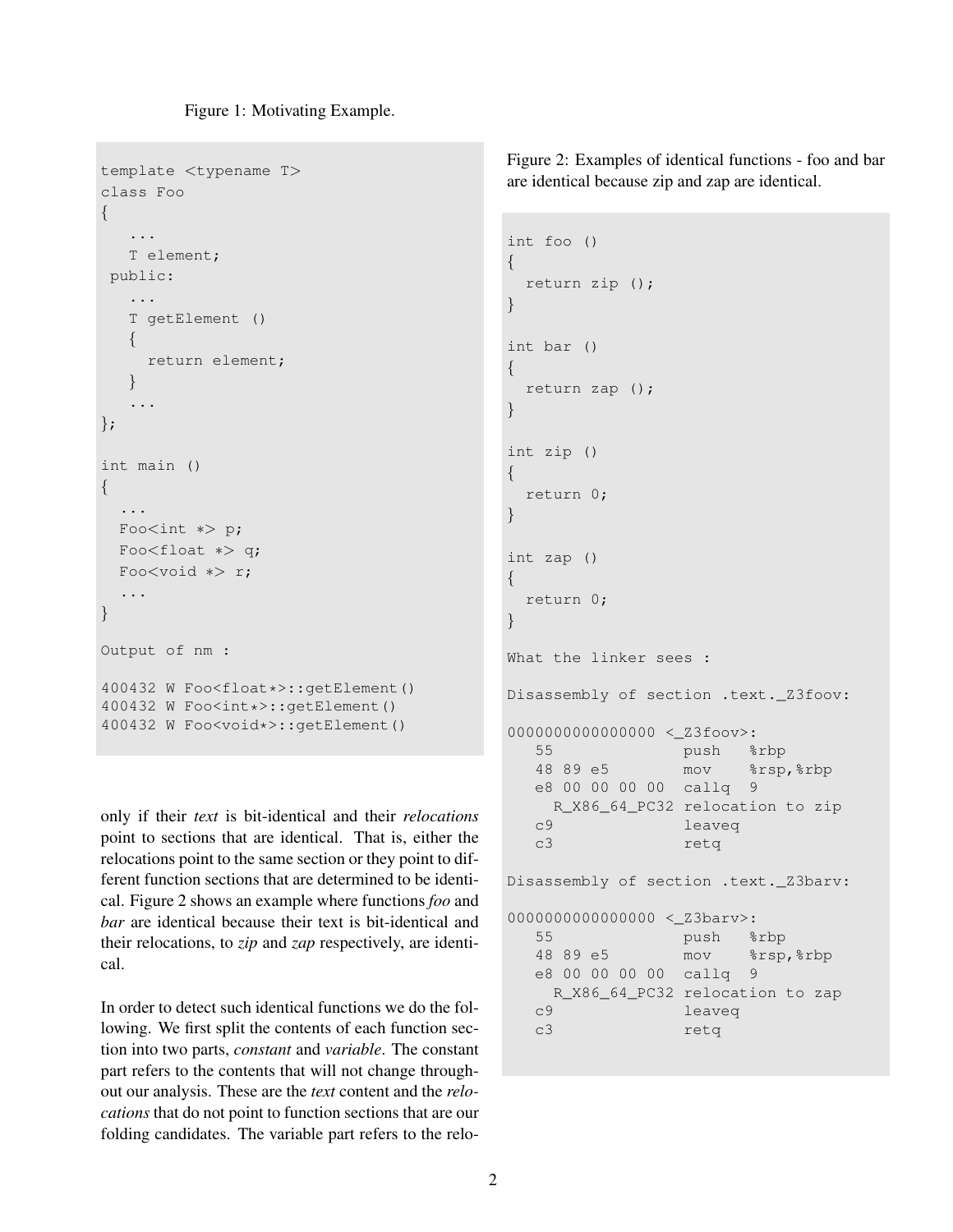cations that point to function sections that will be considered for folding. Such relocations will be referred to as variable relocations. Our analysis will form groups of function sections such that all function sections in a group are identical to each other. When we compute the contents of a function, we take the constant part as is and substitute every variable relocation with its group identifier which denotes the group of the function section pointed to by the relocation. Then, we checksum the contents and divide the functions into different groups based on the checksum. Now, we repeat the same steps using the new group identifiers and continue until convergence is obtained. Notice that when we repeat these steps only the variable relocations have to be recomputed. This procedure continues until the group identifier of every function section does not change from the previous iteration. Figure 3 summarizes the steps.

After the functions have been split into groups, we only retain one candidate in each group, called the *kept* function, for the final binary and discard all the other copies. We then map the symbols corresponding to the duplicate functions to have the same value as the symbol of the kept function.

#### 2.1 Initialization step

Let us look in more detail at the third step of the algorithm in Figure 3 where we initialize the group identifiers of all the candidate functions. We have two initialization choices :

- 1. Pessimistic Each function is in a unique group (no duplicates).
- 2. Optimistic All functions are in the same group (all functions are identical to each other).

If we conservatively initialize each function to be in a separate group then after each iteration the decisions made regarding functions that are identical are guaranteed to be correct. This has the advantage that the algorithm does not necessarily have to be run until convergence is obtained, although some opportunities may be lost if it is stopped early. However, identical functions with recursive calls or mutually recursive calls will not be detected because of the initialization. Figure 4 shows an example. The functions *funcA* and *funcB* are identical but will not be detected if we start by assuming that Figure 3: The ICF Algorithm overview.

- 1. Process each function section. Separate contents into constant and variable parts.
- 2. Pre-process and find functions that are folding candidates.
- 3. Initialize the group identifiers of all functions that are candidates for folding.
- 4. For a function that is a folding candidate, replace the variable relocations of the function with the corresponding group identifiers.
- 5. Compute the function checksum.
- 6. Determine the new group id of the function (Look up a hash table mapping function checksum to group id).
- 7. Repeat steps 4 to 6 for every function that is a folding candidate until convergence.
- 8. Keep just one copy of function from each group and discard the rest.
- 9. Map symbols corresponding to duplicate functions to the appropriate kept function symbol.

all functions are unique. On the other hand, if we aggressively initialize all functions to be identical, we will capture the recursive and mutually recursive cases but the algorithm has to be run to convergence as correctness is not guaranteed if we arbitrarily stop it.

For our implementation, we have used the pessimistic approach, that is, we initialize by placing each function in a separate group. We handle recursive calls by detecting and replacing it with a special symbol. Also, we did not find any mutually recursive calls in the benchmarks we used for our experiments. Further, we found that in all of our benchmarks, this approach leads to convergence in 3 iterations whereas with the optimistic strategy, we needed 5 to 6 iterations. We set the default number of iterations in our implementation to two as the third iteration merely checks for convergence.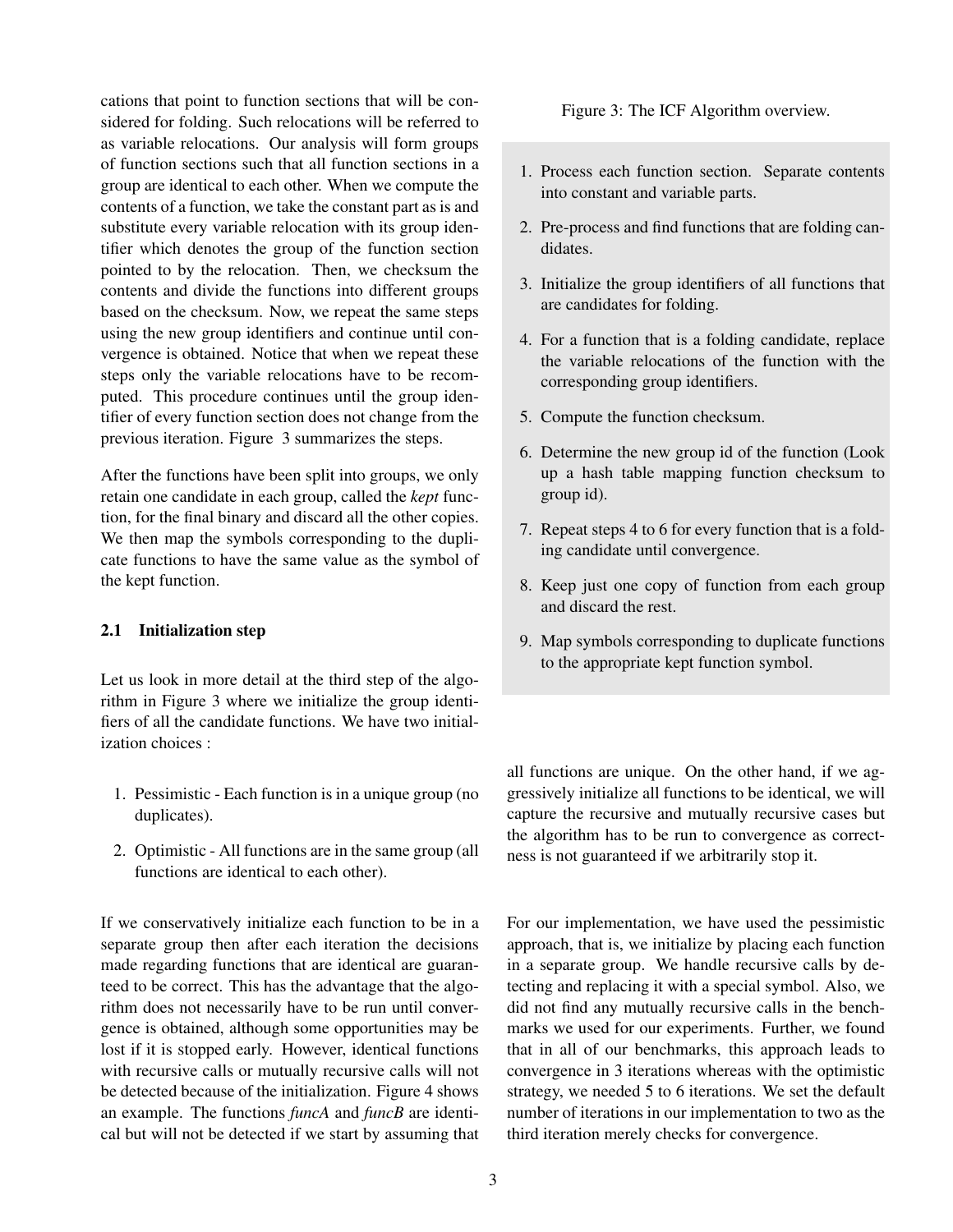Figure 4: Mutually recursive identical functions - funcA and funcB are identical.

```
int funcA (int a)
{
 if (a == 1)return 1;
  return 1 + \text{funcB}(a - 1);
}
int funcB (int a)
{
  if (a == 1)return 1;
  return 1 + \text{funcA}(a - 1);
}
```
#### 2.2 Pre-processing for performance

We do some pre-processing to reduce the number of function sections to be analyzed. Before we begin the main algorithm, we find and eliminate functions which have unique static content from being considered for folding. Also, any group of sections found identical in the pre-processing step that does not have any variable relocations is finalized and not considered for further analysis.

#### 2.3 Merge sections

Merge sections hold read-only constants and the gold linker treats each merge section as a list of constants, and merges them all into a list of unique constants. However, the ICF analysis happens before the linker has merged identical sections. Hence, we inline the referenced constant at places where it is referenced in the function contents while computing the function checksum so that this opportunity is not missed.

#### 2.4 Choice of checksumming method

Our implementation of ICF uses the crc32 algorithm [5] to compute the function checksum. Using crc32 gives rise to a number of hash collisions and so we use a multi-map hash table to map the function checksum to group id. Further, before inserting a function into a hash Figure 5: ICF unsafe in the presence of function pointer comparisons.

```
int foo ()
{
  return 0;
}
int bar ()
{
  return 0;
}
int main ()
{
  assert (foo != bar);
}
```
group, we do a bit-wise comparison of the function contents with that of the kept function in the group. We explored the alternative of using a more robust checksumming method like md5sum [3]. However, computing md5sums was found to be much slower than computing crc32 checksums.

#### 3 Safe Identical Code Folding

ICF in general can be unsafe if the binary uses the function pointers of merged functions in comparison operations. Figure 5 shows an example to illustrate this. Function *foo* and *bar* are identical and folded and the assertion in function *main* no longer holds. We found a real example in one of our benchmarks which was doing function pointer comparisons and its execution crashed, fortunately, when it was linked using ICF. This helped us in notice the problem and be able to develop a solution.

In order to guarantee run-time safety, we have implemented a safety option to detect functions whose pointers are accessed and prevent them from being folded. This is done as follows. Usually, the relocation type for a function call differs from that of a function address access. Our method inspects the relocation type to identify the functions whose addresses are accessed and marks such functions as not foldable. Although not all function address accesses are used in comparisons, we conservatively assume the worst in order to ensure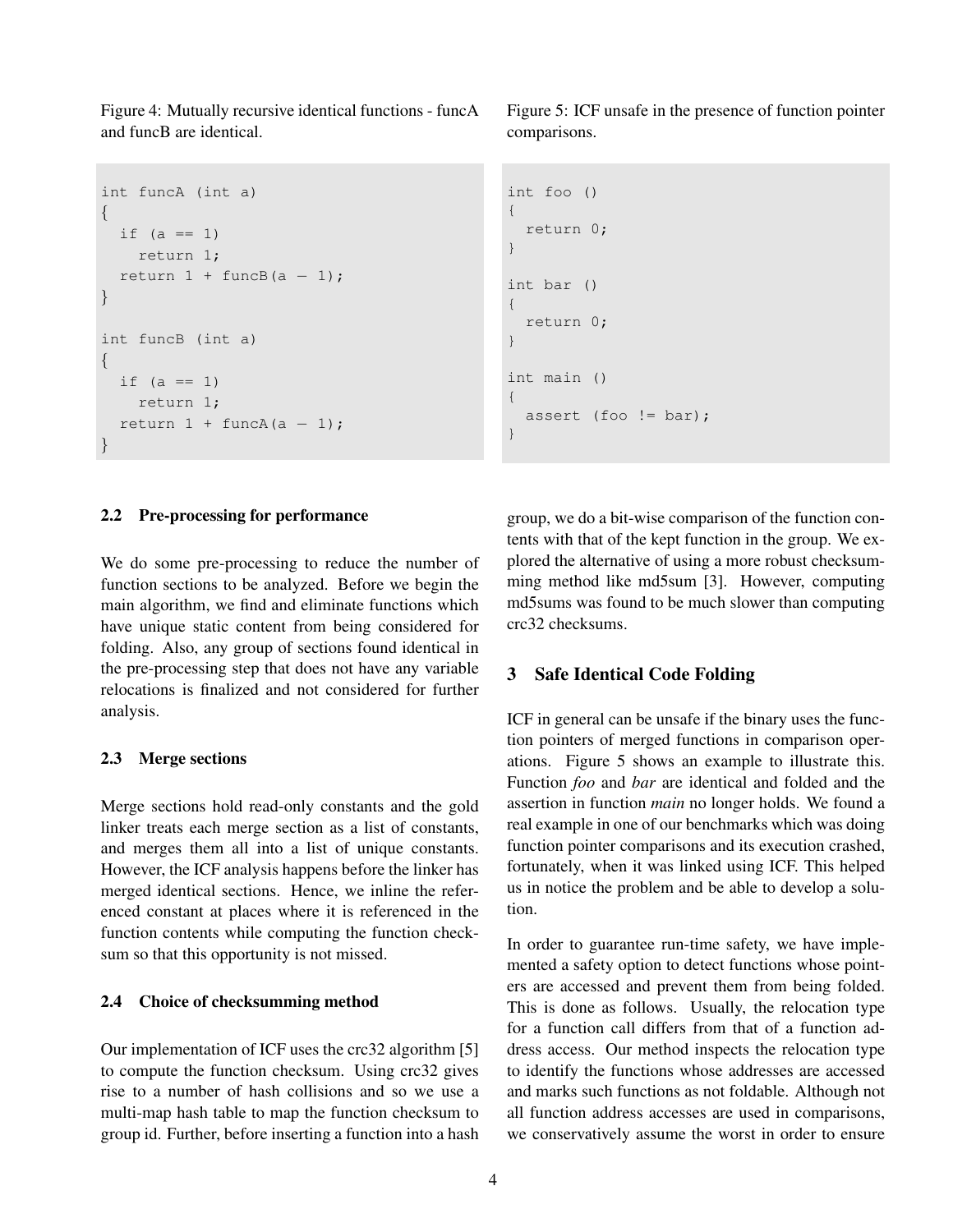correctness. Depending on the build combinations, the target architecture and to some extent on the compiler used to generate the code, the relocation types may vary and we account for all cases. In the cases where are not sure, we conservatively assume that the function pointer is accessed. As an example, the following are the different cases when linking for 32-bit *x86*.

- 1. For executables and shared libraries built with nonpic and non-pie objects, a function call relocation type is always *R\_386\_PC32* and a function address access relocation is always of type *R\_386\_32*.
- 2. For executables and shared libraries built with pie objects, a function call relocation type is always *R\_386\_PC32* and a function address access relocation is always of type *R\_386\_GOTOFF*.
- 3. For executables and shared libraries built with pic objects, a function call relocation type is always *R\_386\_PLT32* and a function address access relocation is always of type *R\_386\_GOT32*.

#### 3.1 Always fold constructors and destructors

In C++, accessing function pointers of constructors and destructors is forbidden. Hence, Safe ICF will always consider any function that is a constructor or a destructor as a folding candidate.

## 3.2 Vtable accesses

Function pointers of virtual functions are accessed for vtable purposes and we ignore such accesses as they are not used in a comparison operation that will affect the run-time behaviour. Relocations corresponding to function pointer accesses for the vtable occur in specially named sections, for example, sections with prefix *.rodata.\_ZTV*. These are detected by our implementation and ignored.

## 4 Unwinding across merged functions

For binaries optimized with ICF, a PC value can no longer be unambiguously mapped to a particular function. This can be expected to cause mysterious behavior when profiling and debugging an application that has been built with this optimization. We address this problem by adding a new table to the DWARF debugging information to allow the debugger and other tools to disambiguate such PC values by examining the call chain.

#### 4.1 Overview

When the PC is inside a merged function, we attempt to disambiguate the function by examining the function's return pointer (i.e., the point of call that invoked the merged function). There are four cases.

- 1. *Direct call*: The point of call is a direct call to the merged function. In this case, we can look up the address of the call site in a direct-call table that provides, for each direct call site in the program, a pointer to the debug information entry for the called function.
- 2. *Virtual call*: The point of call is a C++ virtual function call. In this case, we can look up the address of the call site in a virtual-call table that provides, for each virtual call site in the program, the index of the vtable slot used for the call. Given the vtable address, which can be obtained from the this pointer in the callee, the debug information entry for the corresponding class can be identified, and the function being called can be determined by matching the slot index to the virtual function members of that class. If the callee's this pointer cannot be determined (e.g., due to optimization of the routine), the vtable slot index might still be used to eliminate some candidate functions.
- 3. *Other indirect call*: The point of call is an indirect call, but not a virtual function call. This case is not relevant with Safe ICF as this function is not folded since its address has been accessed.
- 4. *Tail call*: The point of call may have led to an intermediate procedure that made a tail call to reach the current callee. In this case we will not be able to disambiguate the PC.

In order to perform the disambiguation we construct two additional debug information tables in the final executable: a direct-call table and a virtual-call table. Each of these will be generated by the compiler and placed in a new debug section in the relocatable object files. The linker will combine these sections as it normally does to produce a single combined section for each table. For functions that will not be merged together, entries in the direct call table are not needed, and would represent a significant waste of space. At compile time, unfortunately, all functions are candidates for merging and the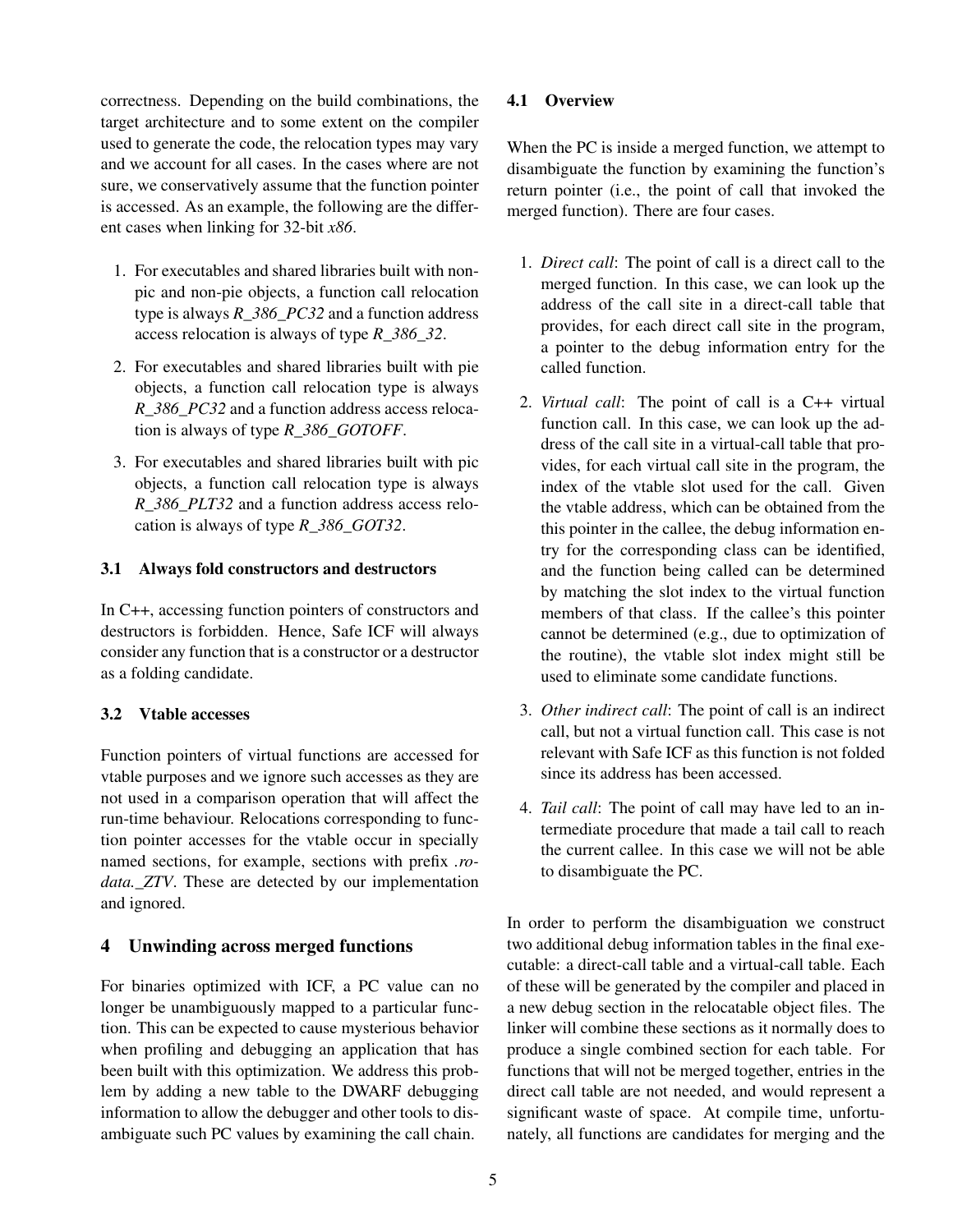| <b>Benchmark</b>      | Text size of binaries in MB      |                  |                            |        |                  |                  |
|-----------------------|----------------------------------|------------------|----------------------------|--------|------------------|------------------|
|                       | <b>Improvement over Baseline</b> |                  | Improvement over Linker GC |        |                  |                  |
|                       | Orig.                            | With ICF         | With SafeICF               | GC     | With ICF         | With SafeICF     |
| Index search          | 96.06                            | 89.73 (6.59%)    | 89.77 (6.55%)              | 68.35  | 66.25 $(3.07\%)$ | 66.34 $(2.95\%)$ |
| Database              | 61.91                            | 57.59 (6.97%)    | 57.72 (6.77%)              | 47.10  | 45.39 $(3.61\%)$ | 45.38 $(3.64\%)$ |
| Ads                   | 121.02                           | 111.99 (7.46%)   | 112.14 (7.34%)             | 85.44  | 82.53 (3.40%)    | 82.46 (3.49%)    |
| Image Processing - I  | 77.84                            | 73.96 (4.99%)    | 74.09 (4.82%)              | 55.67  | 54.33 (2.41%)    | 54.38 (2.31%)    |
| Image Processing - II | 43.72                            | 41.14 (5.89%)    | 41.19 (5.78%)              | 26.93  | 26.16 (2.87%)    | $26.18(2.81\%)$  |
| File system           | 21.11                            | 19.79 (6.23%)    | 19.83 (6.04%)              | 15.47  | 14.99 (3.12%)    | 14.99 $(3.11\%)$ |
| Web search            | 106.61                           | 99.79 (6.39%)    | 99.85 (6.34%)              | 80.86  | 78.31 (3.15%)    | 78.46 (2.96%)    |
| <b>NLP</b>            | 145.41                           | 137.01 (5.77%)   | 137.34 (5.55%)             | 115.31 | 112.13 (2.76%)   | 112.35(2.57%)    |
| Text detection        | 25.10                            | 23.67 (5.68%)    | 23.71 (5.55%)              | 16.74  | 16.29 (2.72%)    | 16.31 $(2.58\%)$ |
| Serialization         | 60.13                            | 55.46 (7.76%)    | 55.49 (7.72%)              | 42.15  | 40.36 (4.24%)    | 40.36 $(4.25\%)$ |
| Clustering            | 42.49                            | 40.39 $(4.95\%)$ | 40.44 (4.83%)              | 30.12  | 29.45 (2.22%)    | $29.50(2.06\%)$  |
| Map reduce            | 93.59                            | 87.47 (6.54%)    | 87.53 (6.47%)              | 71.30  | 69.12 (3.06%)    | 69.25 $(2.87%)$  |
| Geo. Mean             | 64.10                            | 60.08 $(6.27\%)$ | $60.15(6.16\%)$            | 46.02  | 44.61 (3.06%)    | 44.65 $(2.98\%)$ |

Table 1: Code size reduction with ICF.

duplicate functions have not yet been identified, so the compiler must generate call table entries for all direct and virtual calls. In order to reduce the total size of the direct call table, therefore, the linker can discard any call table entry that refers to a function that has not been merged with another.

For more details, please refer to the description in the dwarf wiki [2].

## 5 Experimental Evaluation

We have implemented ICF in the gold linker. It is available with linker option *–icf=all*. Safe ICF can be turned on with option *–icf=safe*. We conducted experiments to measure the code size reductions obtained with ICF and Safe ICF. We have used a set of benchmarks representative of Google work loads. In particular, we measured the effectiveness of ICF in reducing the text size of the binaries. Table 1 shows the results of our experiments. The mean text size of binaries we considered is about 64 MB. We first measured the effectiveness of ICF and Safe ICF in reducing the text size of the original binary. We then measured the effectiveness of ICF and Safe ICF when applied along with linker garbage collection (*GC*), which shrinks the binaries by removing functions that are not referenced.

Our experiments show that ICF can reduce the code size of the original binaries from 4.95% to 7.76%. Also, ICF can further reduce the code size of binaries from 2.22% to 4.24% over linker garbage collection. Further, our experiments show that Safe ICF is almost as effective as ICF, about 97%, in reducing the code size of binaries.

Finally, our experiments showed that ICF has no measurable impact on the run-time performance of these binaries on the x86 platform, both 32 and 64-bit.

## 6 Detecting identical read-only data sections

We could get even more code size savings by extending this work to also detect and fold identical read-only data sections. Gold already supports merging of read-only string constants and folding other sections is in progress.

## 7 Related work

Microsoft's Visual Studio product [1] offers a compiler option, /Gy, that directs the compiler to place the object code for each function in a separate COMDAT section. This can be used with a linker option, /OPT:ICF ("Identical COMDAT Folding"), that directs the linker to detect duplicate instances of identical COMDAT sections and remove the redundant copies. All the original function symbols are then set to the address of the one remaining copy. Microsoft advises users to not use this feature if the execution of the program depends on the